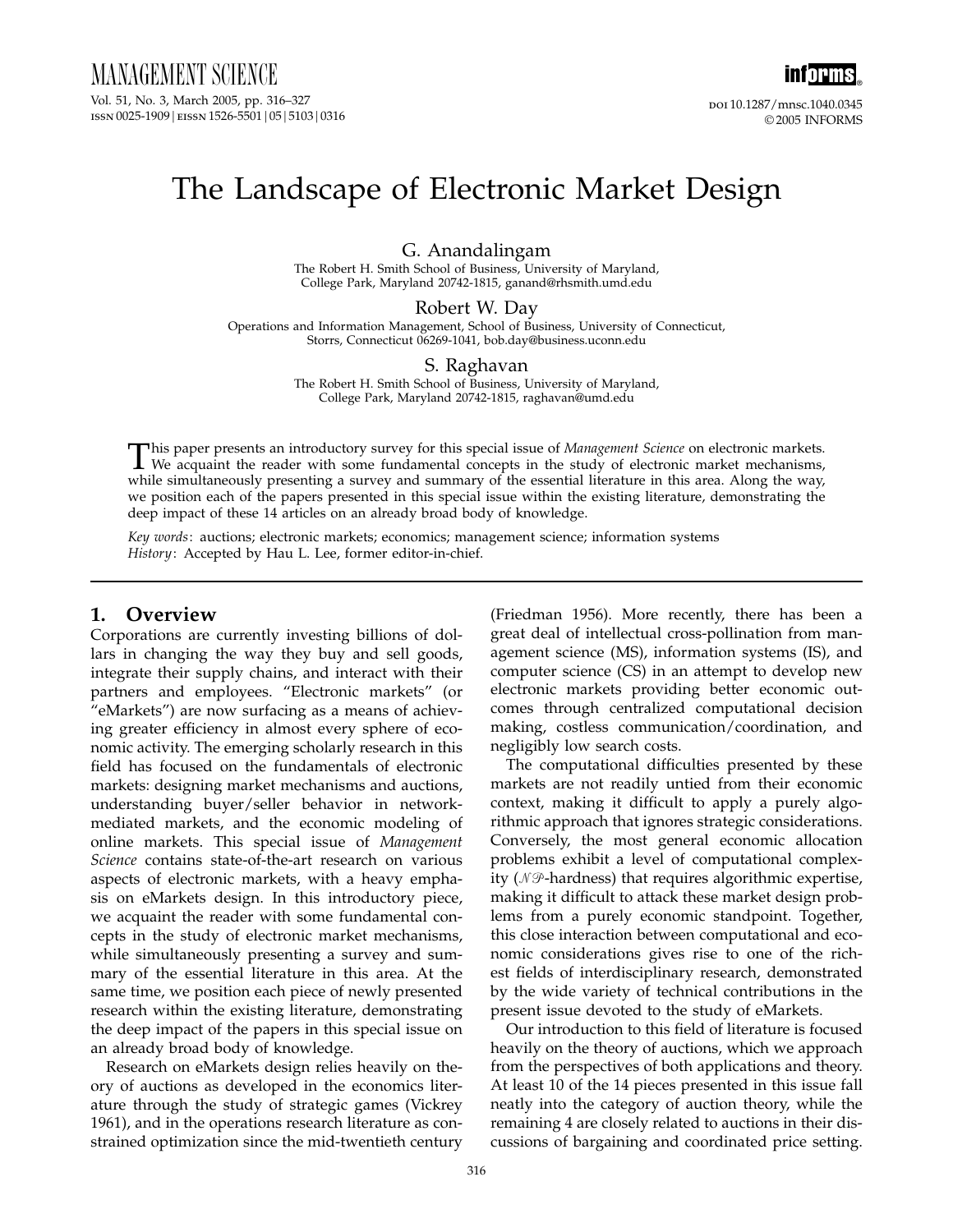This is especially true if we consider a very general definition of an auction:

DEFINITION. An *auction* is a mechanism of information submission, together with rules for assigning items and payments to participants based on this submitted information.

The MS discipline emphasizes the successful implementation of decision-making technology in realworld situations, so we begin with a quick survey of the successful and growing applications of auction theory, keeping this general definition in mind. The most widely recognized electronic auction venues are undoubtedly eBay and similar electronic venues for commerce that may be described as mostly consumerto-consumer (C2C). The success of these markets demonstrates that the "electronic" services (a Webbased platform) provide added value even when the "market" structure is simple (one-seller, one-item, simple bidding rules). Although several interesting avenues of research receive attention from these C2C settings, the success and future of the MS approach to eMarkets stems from the use of auctions in businessto-business (B2B) commerce and government allocation problems. In these settings the value-added is derived from the ability of the market mechanism to elicit and process information, determining a more favorable outcome through a centralized market. The auctions used in these settings typically have a "combinatorial" component, in which bidders may express their preferences over combinations or bundles of items. This quality promises to extract value from the auction decision mechanism and places the computational challenge for the mechanism at the very frontier of what is possible through computational technique.

# 2. Auctions and Governmental Allocation

From the perspective of applications, auction mechanisms first entered the MS literature in the context of government-controlled allocation problems. Throughout this literature, auctions are proposed as a tool of deregulation. Rather than allowing government-controlled resources to be distributed via political decision-making criteria and regulatory control (typically an inefficient procedure), auctions provide a market mechanism to allocate government property fairly. Before such a paradigm shift can take place, researchers must first provide scientific evidence that the auction mechanism will produce favorable outcomes, and that the auction can be implemented smoothly and at a comfortable pace for all participants.

Rassenti et al. (1982) pioneered this line of work with one of the first efforts to confront multiitem auction problems with the computational techniques of integer programming (IP). In this work they

propose an auction mechanism for the allocation of airport time-slots and give some of the first experimental verification (using test subjects) that the combinatorial auction paradigm can achieve more efficient outcomes than a noncombinatorial mechanism. Their auctions and corresponding winner-determination IPs were modest in size, reflecting the difficulty and lack of scalability in solving these hard allocation problems.

Ironically, though the airport time-slot application was one of the first proposed for the use of combinatorial auctions, the FAA is only now beginning to consider the use of auctions to control demand for landing/takeoff slots at congested airports. Ball et al. (2005) provide a description of the necessary and desirable features in an airport slot auction; a parallel and quite thorough investigation of the pros and cons of airport-slot auctions in the European market is given by the consulting firm DotEcon-Ltd (2001). Both emphasize the economic benefits of an auction mechanism for the allocation of landing slots at congested airports and advocate a combinatorial auction implementation to achieve the desired results. Most recently, the National Center of Excellence for Aviation Operations Research (NEXTOR) and the FAA have sponsored two workshops (NEXTOR 2002, 2004) exploring the use of auctions for congestion control. Tentative plans include the possibility of an auction for the allocation of airport landing slots at a major U.S. airport by 2007.

Another influential early study rooted in governmental applications is given by the Adaptive User Selection Mechanism (AUSM) of Banks et al. (1989), who proposed to allocate resources such as jobs on a supercomputer or mission time aboard a space station. Like Rassenti et al. (1982), this paper began to stir interest in auction research outside of economics. Though published in an economics journal, this work of Banks et al. suggests that scheduling and logistical problems (typically MS applications) could be handled by adapted auction mechanisms. Further, their approach was progressive in the use of decentralized computation, shifting computational burden away from the central decision-making entity and to the bidding agents themselves. This "agentbased" decision making has been a hot topic in several fields of research and has strongly influenced the more recent auction literature. Kelly and Steinberg (2000), for instance, propose the PAUSE auction for universal telephone service obligations, another governmental allocation problem receiving attention in the auction literature.

Indeed, potential governmental applications for auctions abound, though the one discussed most prominently in the literature seems to be auctions for the allocation of spectrum licenses. The sellers of these licenses (such as the Federal Communication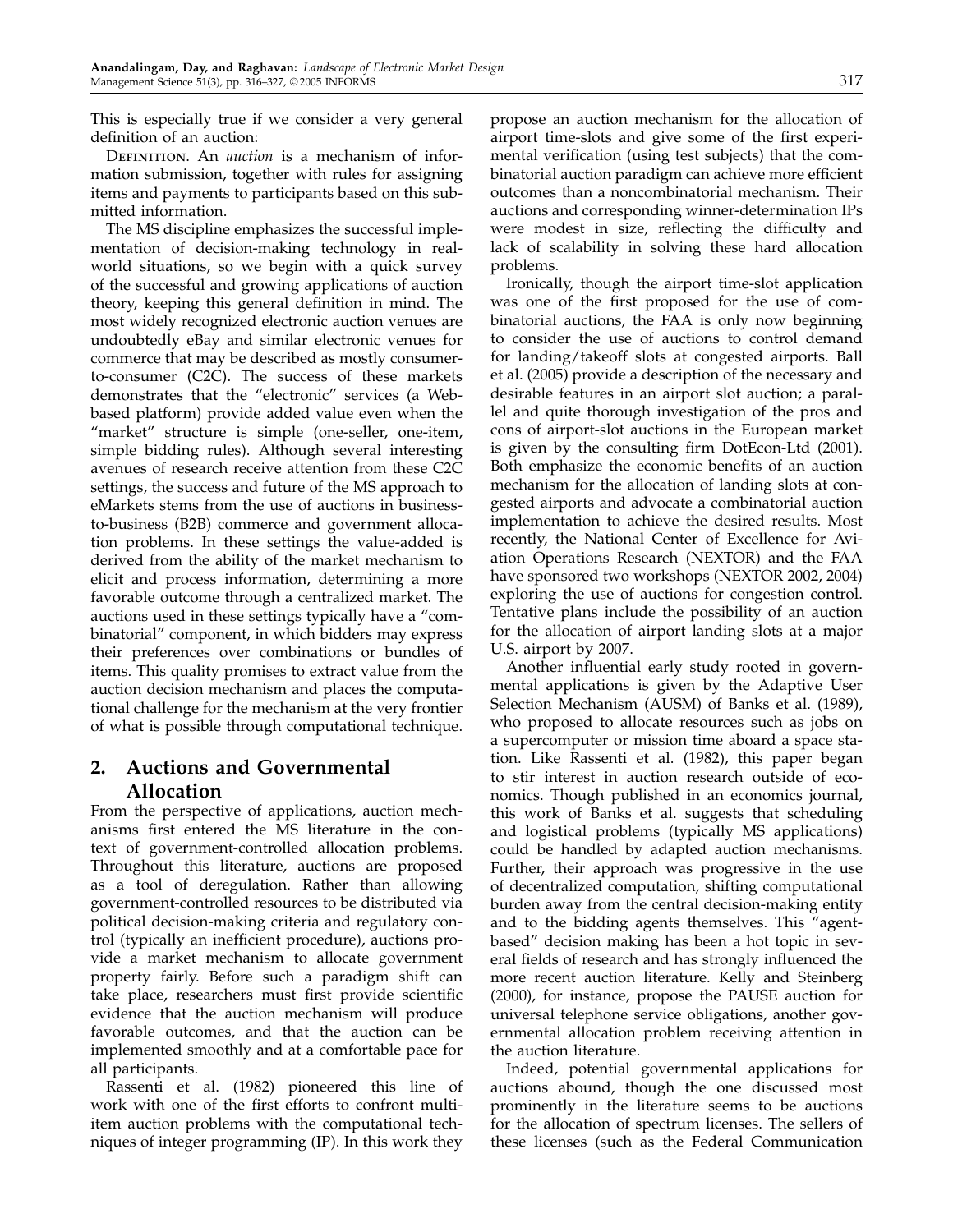Commission (FCC) in the United States) have no significant costs to recover for each license granted, so that the value for such items are determined almost exclusively through competition on the demand side. More importantly, several licenses in the same frequency range must be acquired to form a functioning communications network. The value that a particular telecommunications firm places on a given set of licenses is therefore very heavily influenced by which other licenses it has received. This property suggests that a series of single-item auctions would not lead to an efficient outcome in this market and that a more complex auction mechanism should be considered. In the FCC auction-design debate of the early 1990s, it was determined that a "combinatorial" or "package bid" auction should not be considered because the general combinatorial auction winner-determination problem was computationally intractable (i.e.,  $\mathcal{NP}\text{-}$ hard, see McAfee 1993). The FCC instead adopted the simultaneous ascending auction (SAA), which allows for simultaneous price discovery without package bidding, foregoing the potential benefits of package bidding due to its computational difficulty.

This underlying all-or-nothing assumption, that a hard computational problem should either be handled completely or not all, is antithetical to the MS approach and has been challenged in this context. As the seminal work of Rothkopf et al. (1998) points out, many special cases of an  $\mathcal{NP}\text{-}$ hard problem like the combinatorial auction winner-determination problem can be solved efficiently. They suggest several applications in which a combinatorial auction can be quickly implemented, including special cases in which the size or type of bundles that may receive bids are restricted without objection from the bidders. The debate surrounding the FCC's design problem helped introduce auction theory to the MS community as a set of complex decision problems, open to heuristic techniques and algorithms tailored to specific classes of instances. The flurry of research that followed paved the way for the current landscape of auction implementation, in which B2B auctions take place using market-specific structure and IP techniques, as discussed below. The FCC seems to have accepted the possible benefits of such a paradigm shift—that a "partial" or "restricted" combinatorial auction may be successfully implemented using limited package bidding and IP solvers—as evidenced by the proposed Spectrum Auction #31, discussed, for example, by Günlük et al. (2005) in this issue.

Although spectrum auctions and similarly complex markets dominate the decision science–type auction literature, auctions are commonly employed for several other governmental allocation problems that receive less attention for their computational difficulty. The most important examples in this group

include treasury bill and electricity auctions, where the auctioned items have fewer distinguishing characteristics and demand can be expressed simply as quantities demanded of a few simple types. Treasury bills in particular are "commodity-like" and do not combine in complicated ways to form valuable bundles, making advanced auction/decision techniques unnecessary in terms of implementation, although the game-theoretic analysis of these markets may not be trivial (see Ausubel and Cramton 2002). It is, however, important that we include treasury auctions among the success stories of governmental auctions, where several "commodity-like" items can be auctioned in a straightforward way.

With spectrum auctions as an example of a market in which items combine to form bundles in a complicated way, potentially benefitting from the use of a combinatorial auction mechanism, and treasury auctions as an example where no such complications arise, making combinatorial machinery unnecessary, deregulated wholesale electricity markets seem to provide a middle ground. On one hand, the items at auction (kilowatt-hours of electrical power supply) are very commodity-like, i.e., divisible and deriving the majority of their value intrinsically, rather than through synergy with other auction items. On the other hand, some synergies do arise in the form of power generator start-up and no-load costs, so that a "pure-commodity" approach may distort a bidding power supplier's ability to communicate true costs of production. This leaves a bidder to either misrepresent her preferences on the side of caution, or to risk dissatisfaction with the results of the auction. The electricity market may therefore be treated with a "tâtonnement" procedure, familiar from the economics literature, modified to handle the nonconvexity imposed by the start-up and no-load costs. Market Design, Inc., an auctions-consulting firm, has successfully implemented such specialized "clock auctions" for the wholesale electricity markets in France and Alberta, Canada, for example. See Cramton (2003) for details on these techniques. (More recently a "clockproxy" mechanism has been suggested by Ausubel et al. 2005.)

The regional U.S. electricity markets, such as the Pennsylvania–New Jersey–Maryland (PJM) system, take a markedly MS approach to electricity allocation, solving mixed integer programs (MIPs) for daily electricity dispatch. The possibility of a centralized restructuring of the U.S. energy market to allocate and price electricity using sophisticated IP-type auction techniques is currently under investigation by the Federal Energy Regulatory Commission. O'Neill et al. (2005) describe this research. In this issue, Wu and Kleindorfer (2005) present related research on exchanges for goods/services in an environment with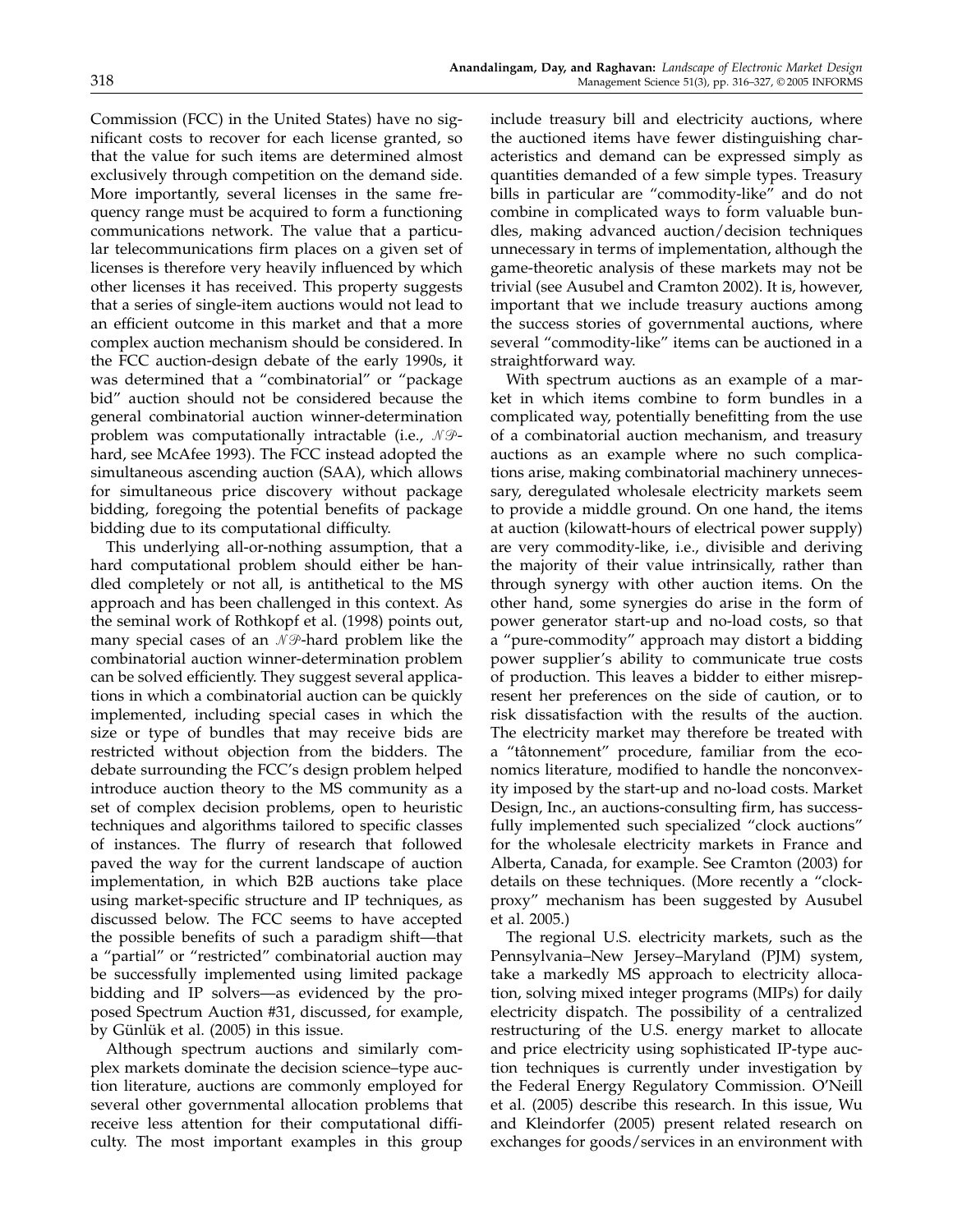both forward contracting and spot markets (as in the wholesale electricity market). Also related to supply chain auctions (discussed below), Wu and Kleindorfer present optimal strategies for buyers and sellers in a model of these markets, prescribing rules for determining the portion of capacity/demand to be negotiated as contracted options, as well as the setting of execution fees and reserve prices on the supply side. In addition, their model provides conditions under which such exchanges are efficient and sustainable as market-clearing platforms for contracting and spot purchases. Related work aimed directly at the electricity market is given by Kleindorfer and Li (2005).

## 3. Auctions and B2B Commerce

While the authorities on the government applications motivating much of the early combinatorial auction research have been slow to implement the change to a "package bidding" auction, pioneers of B2B e-commerce quickly recognized the potential benefits of advanced auction techniques and began conducting "combinatorial" auctions as market intermediaries in the mid-1990s. Today, several firms offer auction consulting services, helping a firm conduct an auction for the procurement of transportation lanes, raw materials, and other services. Procurement auctions (with a single buyer and several suppliers or sellers, also called reverse auctions) with at least some combinatorial machinery have been conducted by CombineNet (Levine 2003), IBM (Hohner et al. 2003), Logistics.com (Logistics.com 2001), Net Exchange (Ledyard et al. 2002), and Emptoris (Schneur 2004). These B2B auctions assure savings to the buyer through increased price competition and the ability to constrain product quality, delivery time, and other nonprice attributes of the items provided. Conversely, strategic, logistical, and scaling problems facing suppliers are often alleviated with bundle bidding, which may allow expression of volume discounts, incompatible products/services, and complementary products/services.

In a typical procurement auction, the buyer initiates the auction by inviting quotes from several competing suppliers for a particular set of services (or goods). In a combinatorial procurement auction the buyer often has the additional ability to place restrictions or constraints on the final allocation. These constraints may include, for example, upper and lower bounds on the number of sellers providing services, restrictions that a certain subset of complementary services must be provided by the same seller, and other "rules of the game." These complicating rules specified in the auction setup are prevalent, for example, in transportation or shipping-lane auctions, where both buyers and sellers of shipping services are interested in outcomes that are operationally economical or efficient.

For shippers bidding on a set of transportation paths, it may be important to express how internal constraints affect their contractual decision making (e.g., "I can move shipment A or shipment B but not both. Which one should I bid on?). Also, bidders in a shipping-lane auction frequently want to express which bundles of services they are most willing to provide. For example, certain shipping lanes may be complementary to pre existing contractual obligations of the shipper; a shipper would be especially eager to fill trucks that would otherwise be empty return trips under existing contracts. With a wide range of expressability over both substitutes and complements desirable for both buyers and sellers in the majority of proposed of B2B applications, the optimization approach to winner determination seems to dominate tâtonnement models modified to accept combinatorial information in this context. Indeed, much of the available literature on procurement auctions utilizes an IP approach, which is generally flexible enough to accept a wide range of logical statements of preference.

Sears Logistics held the first large-scale auction for shipping lanes using "combined value" or package bids in the mid-1990s with the software support of Net Exchange (Ledyard et al. 2002). Their encouraging results suggest that satisfaction with the market mechanism and efficiency may be increased on both sides of the market. Sears Logistics (the procurer of shipping lanes in this case) reported savings of \$25 million (13%) in their first combined value auction, while shippers were able to eliminate uncertainty and exposure to winning incompatible or incomplete sets of lanes. With this success documented, it is not surprising that several other large corporations decided to introduce the combinatorial auction paradigm for shipping; Logistics.com reports the implementation of procurement auctions on behalf of Walmart Stores, Compaq Computer Co., Staples Inc., The Limited Inc., and Kmart Corporation (Logistics.com 2001). In addition, Elmaghraby and Keskinocak (2003) provide a case study of a successful shipping-lane auction for Home Depot. Providing new research at the frontier of supply chain auctions is the work of Chen et al. (2005) (contained in this issue), which incorporates both transportation costs and production decisions into the auction mechanism, promising more efficient outcomes. As noted earlier, Wu and Kleindorfer (2005) present (in this issue) a related model of B2B supply chain exchanges with integrated forward, option, and spot markets.

The acceptance of a combinatorial auction format using IP decision-making techniques for transportation procurement should not be surprising. Internal supply chain and logistics decisions are often approached from the mathematical programming perspective, making the use of optimization software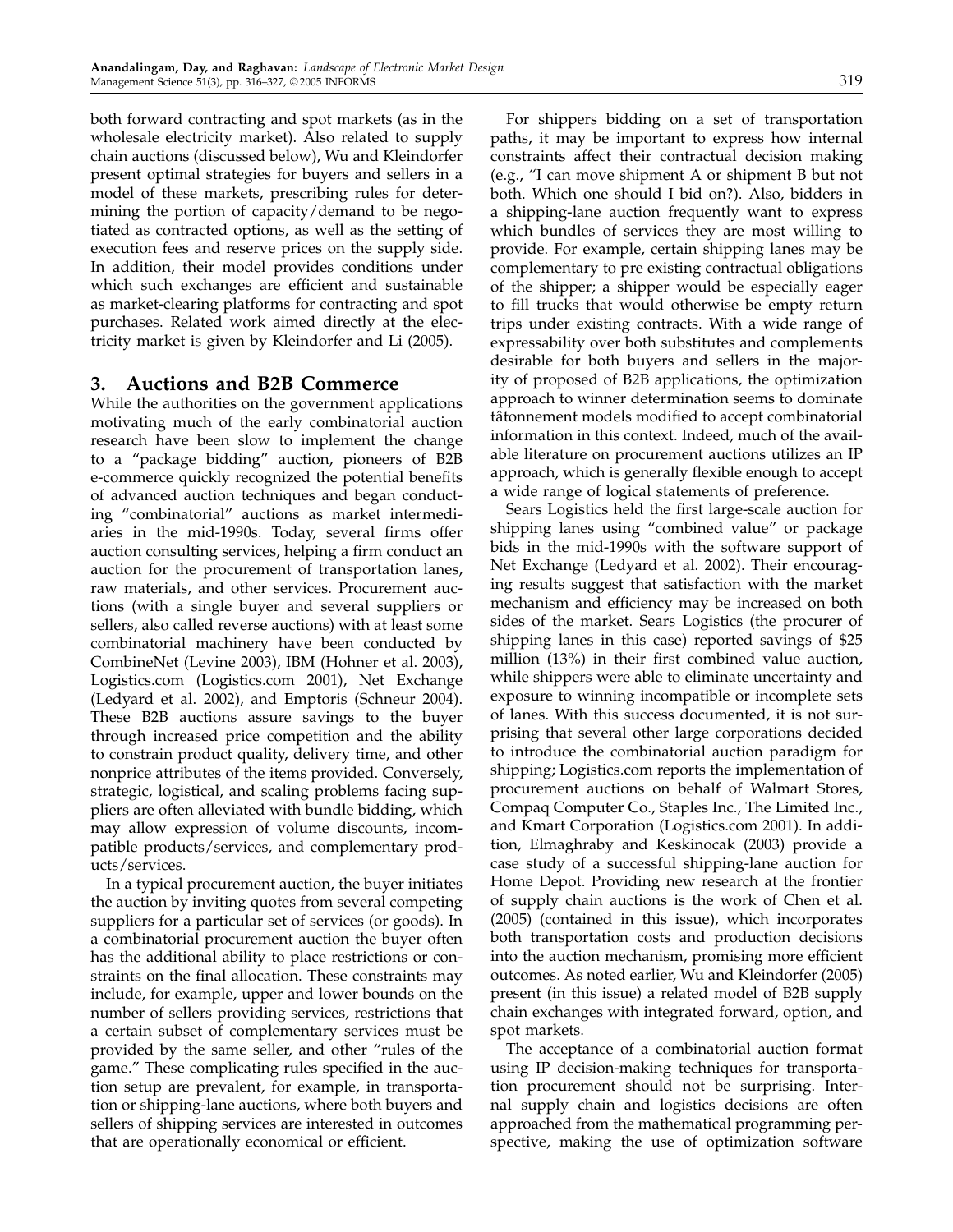for community or market decisions a natural transition. Although less apparent, procurement auctions are finding their way into more general settings, though more reports of success stories may be necessary before they are accepted on a large scale. Some notable success stories include those of CombineNet, who report 15% surplus gained by participants in procurement auctions for raw materials (such as coal and steel) and shipping lanes since 2001 (Levine 2003). In addition, IBM has implemented several combinatorial procurement auctions for Mars, Inc., emphasizing that benefits accrue on both sides of the market (implying overall efficiency gains) and that payback on Mars' investment was less than a year (Hohner et al. 2003). In general, experts advocate that a successful procurement auction may be conducted in markets with a relatively small static group of suppliers, and that mechanism design should emphasize efficiency rather than procurer profits to establish favorable long-term relationships.

## 4. Auction Theory

Several auctions have been studied and implemented for many years, the English auction and its variants being the most familiar. To determine a price that is satisfactory to both buyer and seller, an auctioneer names successively higher prices, and bidders respond with their willingness to accept these prices, or by dropping out of the auction. The auction concludes when only one bidder is willing to pay the current price. This last bidder receives the item at the price that is a single increment higher than the amount that the next highest bidder is willing to pay. This simple auction is both incentive compatible (truth telling is the best strategy) and efficient (the item goes to the bidder who values it the most).

Other longstanding auction formats for a single item include the Dutch auction, in which the price descends until the first bidder bids and wins the item, and the sealed-bid auction, in which bidders each submit a price for the item in question, with the highest bid winning. (Note that in finance, the term Dutch auction is used differently to refer to a uniform-price auction, as in the context of the recent Google IPO, causing some confusion.) Auction theorists show that under mild assumptions, the same strategic behavior should be expected for the Dutch and the "first-price" sealed-bid auction, in which the highest bidder pays the amount of her bid. The "second-price" sealed-bid auction (a sealed-bid auction together with the condition that the highest bidder wins the item at the price specified by the second-highest bidder) displays incentive compatibility. Under an assumption that a bidder's valuation does not depend on the valuation information revealed by her opponents, the secondprice sealed-bid auction produces the same outcome

as the English auction (see, for example, Krishna 2002).

These observations on the equivalence of various auction outcomes, together with the strategic analysis showing that a bidder has no ability to benefit from an untruthful strategy in certain simple auctions, provide the "classical" basis of auction theory. There are two major avenues of contemporary auction theory building on these classical foundations. With a behavioral approach, many researchers pursue more accurate models of bidders to explain the differences between empirical data and theoretical predictions. For example, the papers by Carare and Rothkopf (2005), Deltas and Engelbrecht-Wiggans (2005), Ding et al. (2005), and Engelbrecht-Wiggans and Kahn (2005) provide examples of behavioral auction theory within this issue. Alternatively, researchers design new auction formats for simultaneously auctioning multiple items, for example, the papers by Kwasnica et al. (2005) and Kwon et al. (2005), in this issue. The challenge addressed in this line of research is to combine computational feasibility, economic efficiency, and strategic lucidity in a multi-item auction format. Before discussing these research streams in greater depth, we must first make clear some underlying market scenarios and terminology.

#### 4.1. Market Settings for Auctions

Table 1 illustrates the full array of market types for which auctions have been studied. Almost any combination of selections from each column yields a different type of market (the only exception being that the question of differentiation among items has no meaning when only a single item is to be auctioned). Together this enumerates 18 different market settings to which auctions may potentially be applied. Auctions with a single seller are often referred to as forward auctions, as this is the most familiar format. An auction with a single buyer and several sellers is often called a reverse auction, but is also known in the literature as a procurement auction.

Markets with many buyers and sellers have been called both exchanges and double auctions. Because there is a large amount of literature concerning exchanges (due to their importance in finance), it may be useful to make a distinction between exchanges and double auctions. Based on current business practices, we propose that an exchange may refer to an

Table 1 Market Settings for Auctions

| Number of participants                                                        | Types of<br>items                   | Number of<br>items            | Differentiation                          |
|-------------------------------------------------------------------------------|-------------------------------------|-------------------------------|------------------------------------------|
| One seller, many buyers<br>One buyer, many sellers<br>Many buyers and sellers | <b>Divisible</b><br><b>Discrete</b> | Single-item<br>Multiple-items | <b>Identical items</b><br>Distinct items |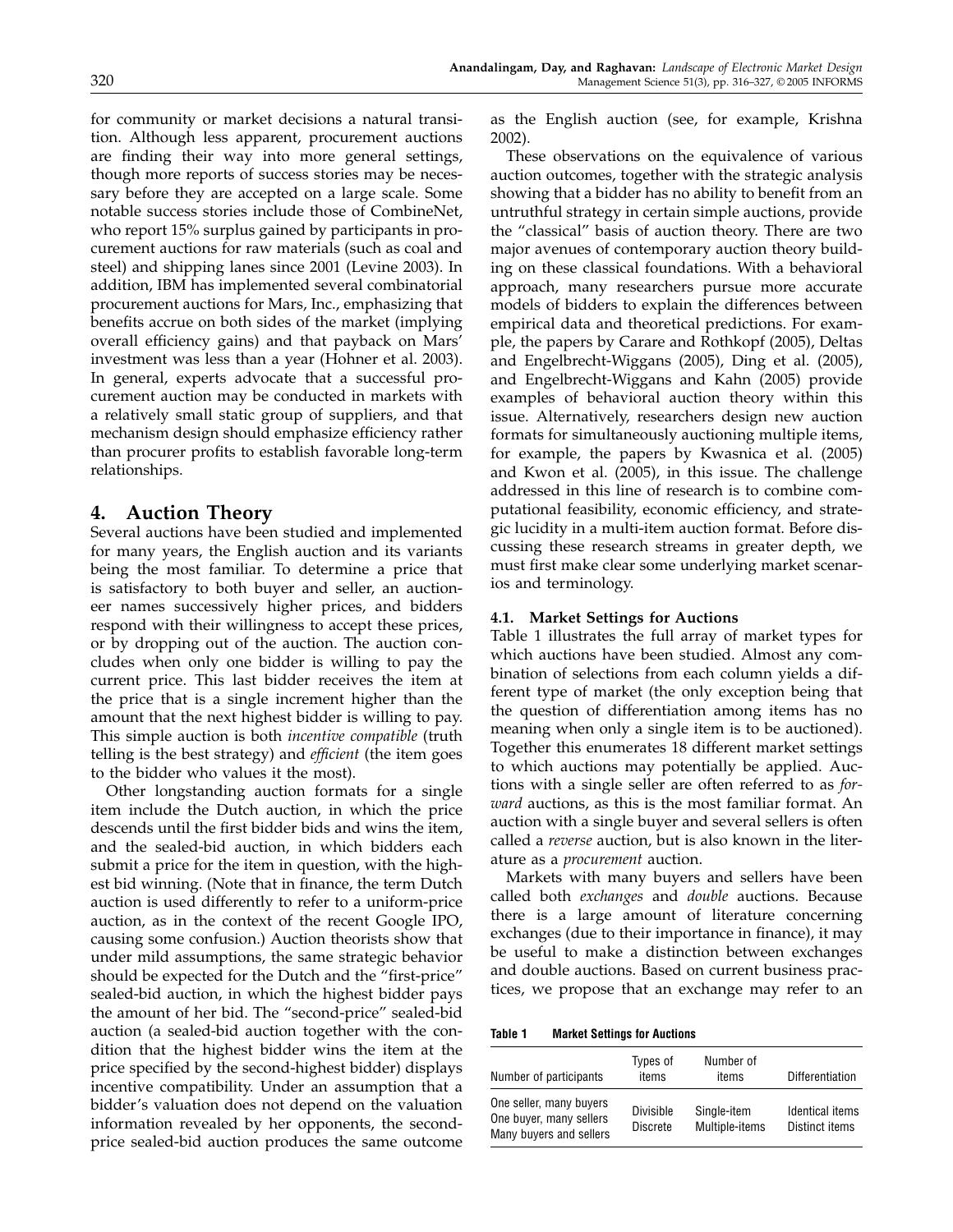open market in which transactions have the opportunity to occur at any time and require only the agreement of the transactors, as in the stock market. A double auction, on the other hand, should refer to markets in which all transactions are decided by a central information-collecting entity, adhering to our earlier definition of an auction. Although we feel this distinction would eliminate some confusion, there is a great deal of inertia surrounding the use of the word exchange in reference to double auctions, and the reader should be aware that these two terms are often used synonymously.

#### 4.2. Single-Item Auctions

Single-item auctions have been studied in economics as games of incomplete information for more than 40 years (Vickrey 1961), and may be considered well understood. Specific topics of interest include several models for the auction of a discrete item with varying assumptions on the behavior of bidders. These models vary according to the amount of information available to each bidder, whether each bidder knows his own valuation for certain or bases his value somewhat on what others think, and the amount of affiliation or correlation among the values of bidders.

For example, the seeming equivalence in outcome between the English and second-price auctions breaks down when bidders' utility is governed by affiliated signals (see Milgrom and Weber 1982). In this circumstance the English auction has higher expected revenue, because bidders in the English auction learn over the course of the auction and can bid more competitively with better information. In the secondprice auction, on the other hand, lack of information about the value of the item induces conservative bidding. The complete result for single-item auctions is that in terms of maximizing auctioneer revenue, the English auction outperforms the second-price auction, which in turn outperforms the first-price auction. (See Krishna 2002 for a good overview of this fundamental material.)

As noted earlier, similar results hold that the Dutch auction may be considered strategically equivalent to the first-price sealed-bid auction. This equivalence is challenged, however, in the recent work of Carare and Rothkopf (2005), presented in this issue, which shows that slow Dutch auctions (in which the price drops slowly over the course of a few days in an Internet auction) may produce more revenue than the firstprice auction (see also Lucking-Reiley 1999). In the case of Carare and Rothkopf, we see that the simplifying assumptions used in theoretical work may lead to conclusions that no longer hold when the model is extended to describe the real world more accurately. Here, the value of time must be included as a transaction cost in models of Dutch auctions, and failure

to capture all costs in an auction model may skew a seller's decision-making criteria when selecting a particular auction.

Other interesting new topics in the world of singleitem auctions include explaining the difference in equilibrium behavior between theoretical research and empirical study. Indeed, real-life bidders do not behave as game theory suggests they should, often not understanding the incentive implications of Vickrey-Clarke-Groves (VCG) pricing or the need for proper mitigation of the "winner's curse." In this issue, Deltas and Engelbrecht-Wiggans (2005) and Ding et al. (2005) provide a glimpse into the field of behavioral economics and its intersection with auction theory. The former provides justification for the persistence of strategically naive behavior, while the latter examines the effect of emotional factors (excitement and frustration) on bidder behavior and auction participation. In both cases the auction format is held to the simple case of a single item in order to study bidders' behavior, which may be very complex despite the simple setting.

#### 4.3. Multiple-Item Auctions

The study of multiple-item auctions (or multiunit auctions) has received greater attention than singleitem auctions in recent years, and consequently represents a greater portion of the auction literature presented here. Situations proposed for these auctions include forward, reverse, and double-auction settings for identical or distinct items that are either discrete or divisible (i.e., all possibilities). Researchers often assume that results for forward auctions hold for reverse settings, and use whichever terminology is convenient for their proposed area of application. Even though many results do apply generally, whether specific auction designs work better for different numbers and types of market participants is territory that has been explored only on an ad hoc basis.

Combinatorial auctions are multiple-item auctions for which bids may be placed on packages of items, and are often referred to as auctions with *package bidding*. Neither term should be used to refer to multiple-item auctions in general, because many important types of multiple-item auctions need not accept such bids. Indeed, the SAA first adopted by the FCC provides an example of a format that is multiunit but not combinatorial.

Combinatorial auctions may provide more beneficial outcomes when the value of an item received by a bidder is determined heavily by the other items received. Many applications have been proposed, including electricity markets, equities trading, bandwidth auctions, transportation exchanges, pollution right auctions, auctions for airport landing slots,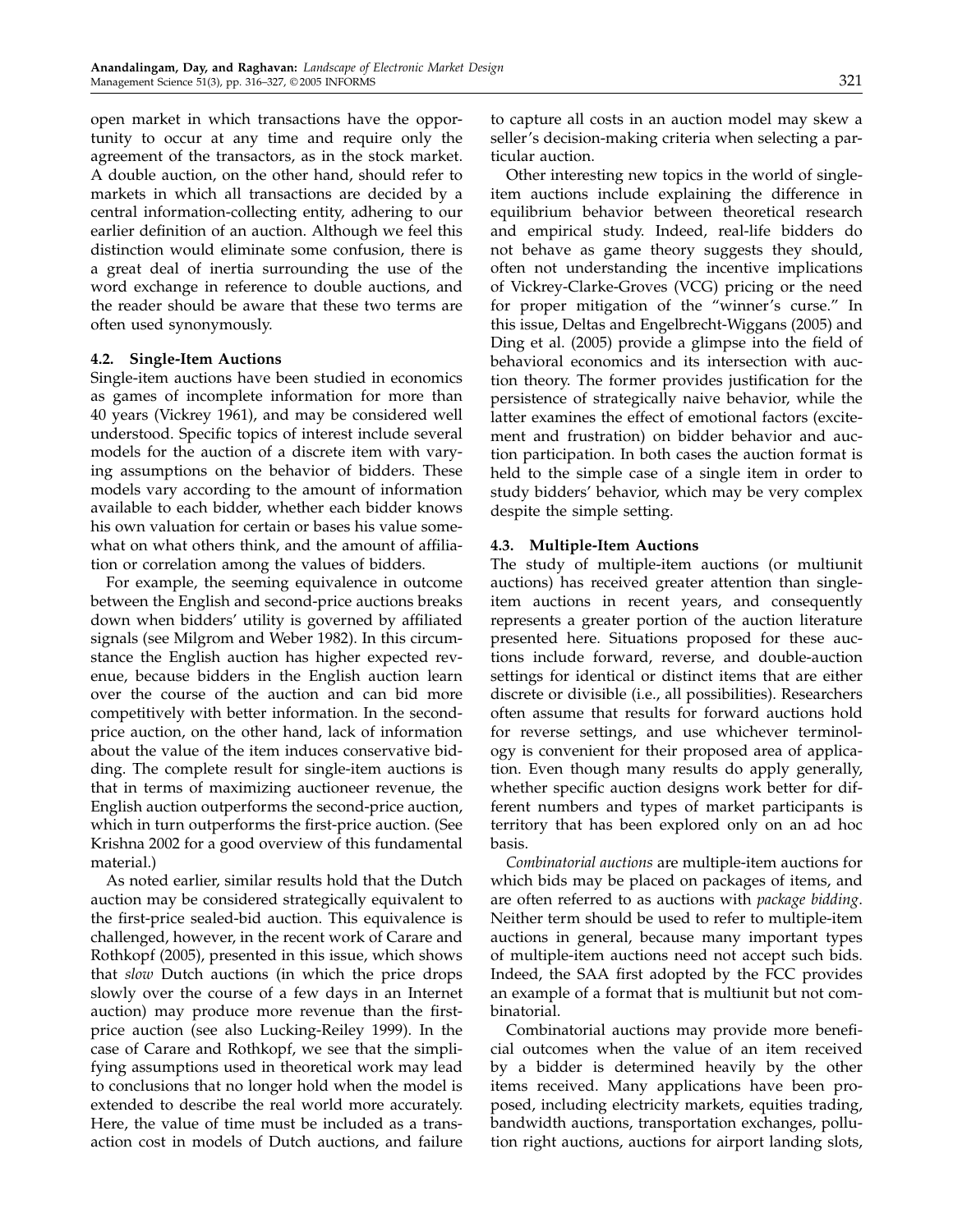supply chains, and auctions for carrier-of-last-resort responsibilities for universal services. As mentioned above, innovative vendors already host a significant amount of B2B commerce using combinatorial auctions, making the study and development of more specialized combinatorial auctions a lucrative pursuit, despite the computational difficulties to bidders and auctioneers alike.

Certain general developments in the study of multiunit auctions can be attributed to economic reasoning similar to the results surrounding single-item auctions. The behavior of models that extend these ideas to the case of distinct items is not so well understood. Much of the analysis attending multi-item, multiround auctions rely heavily on assumptions of substitutability among the items being auctioned. Complementarity of items is a widespread phenomenon in markets for which multiunit auctions are proposed, and the existence of superadditive prices (among complements) is a strong reason for expecting that multiunit auctions might produce higher revenues than separate single-unit auctions. These strong substitutability assumptions should therefore be treated with some suspicion.

It can be shown that the "Walrasian" approach may not converge without these very special utility functions displaying the "gross substitutes property" (Scarf 1960). The reason for this difficulty becomes clear when we consider that the problem of finding a revenue-maximizing allocation of items in the general combinatorial auction is  $\mathcal{NP}\text{-}$ hard. The substitutability conditions on multiunit auctions in the economics literature have been proven to be equivalent to a submodular restriction on each bidder's indirect utility function (Ausubel and Milgrom 2002), assuring that various iterative algorithms will quickly converge to global solutions. This suggests that the difficulty of the general combinatorial auction problem is the optimization of a nonconvex objective function, with complementary packages causing local peaks in utility.

The  $\mathcal{N} \mathcal{P}$ -hardness of the winner-determination problem opens the door for an algorithmic approach to combinatorial auctions. As with any  $\mathcal{NP}\text{-}$ hard problem, few have hope of finding a general procedure that can be guaranteed to work rapidly for all situations. Instead, computer scientists and MS researchers focus on identifying situations for which winner determination is easy (as in Rothkopf et al. 1998), specializing in solution techniques to various market structures (as in Günlük et al. 2005, presented in this issue), or developing approximation algorithms for the general case (Zurel and Nisan 2001, Anandalingam et al. 2002). The computationally minded literature often seeks to take advantage of special structure and special techniques to design a multiunit auction tailored to a specific market.

| Table 2<br><b>Auction Design Components</b> |  |
|---------------------------------------------|--|
|---------------------------------------------|--|

| Component             | <b>Objectives</b>                                       | <b>Typical choices</b>                                                |
|-----------------------|---------------------------------------------------------|-----------------------------------------------------------------------|
| Winner determination  | Maximization of revenue<br>or efficiency                | Provisional winners<br>with stopping rules<br>Solve an IP formulation |
| Payment determination | Incentive compatibility<br>Revenue maximization         | Pay-as-bid<br>Uniform-price<br>Vickrey-Clarke-Groves                  |
| Information flow      | Privacy preservation<br>Minimize cost<br>of elicitation | Sealed-bid price offers<br>Dynamic price<br>w/demand reporting        |
| Bid language          | Minimize the<br>exponential<br><b>Bundles problem</b>   | All-or-nothing package<br><b>Bids</b><br>XOR-of-OR                    |

To better understand the developments that are being made, we introduce the categories of auction design components, tabulated in Table 2. Although every auction design must define rules for each design component, in many auctions the choices may not be unusual. For example, determining the winner and payment in a first-price, sealed-bid, singleitem auction is a trivial matter, and the information flow and bid language are as simple as possible. Still, it is precisely the variations on these four auction attributes that fuel the growing literature on the design of multiunit distinct-item auctions. As such, Table 2 provides an outline for the remainder of this section.

4.3.1. Winner Determination. Variations on the winner-determination problem are the most common innovations in the algorithmic approach, using different IP formulations and different algorithms for solving these various formulations. This is both because the computational complexity lies in winner determination, and because most innovations in the other components dictate at least some adjustment of the winner-determination process. Within this issue, Günlük et al. (2005) and Sandholm et al. (2005) demonstrate significant advances in the development of new computational methods tailored to solving the winner-determination problem of a specific auction. Other work on efficient algorithms for the winnerdetermination problem is provided by Kwasnica et al. (2005 in this issue), Anandalingam et al. (2002), and Fujishima et al. (1999). Additionally, de Vries et al. (2003) explore the connections between auction winner determination and the theory of optimization, recognizing several ascending auction formats as either primal-dual or subgradient optimization.

Winner determination is impeded not only by the  $\mathcal N\mathcal P$ -hardness of the general problem, but also by exponential growth of input relative to the number of items N. This may be referred to as the exponential bundles problem: There are  $2^N-1$  nontrivial packages in an auction of  $N$  items, too many for a human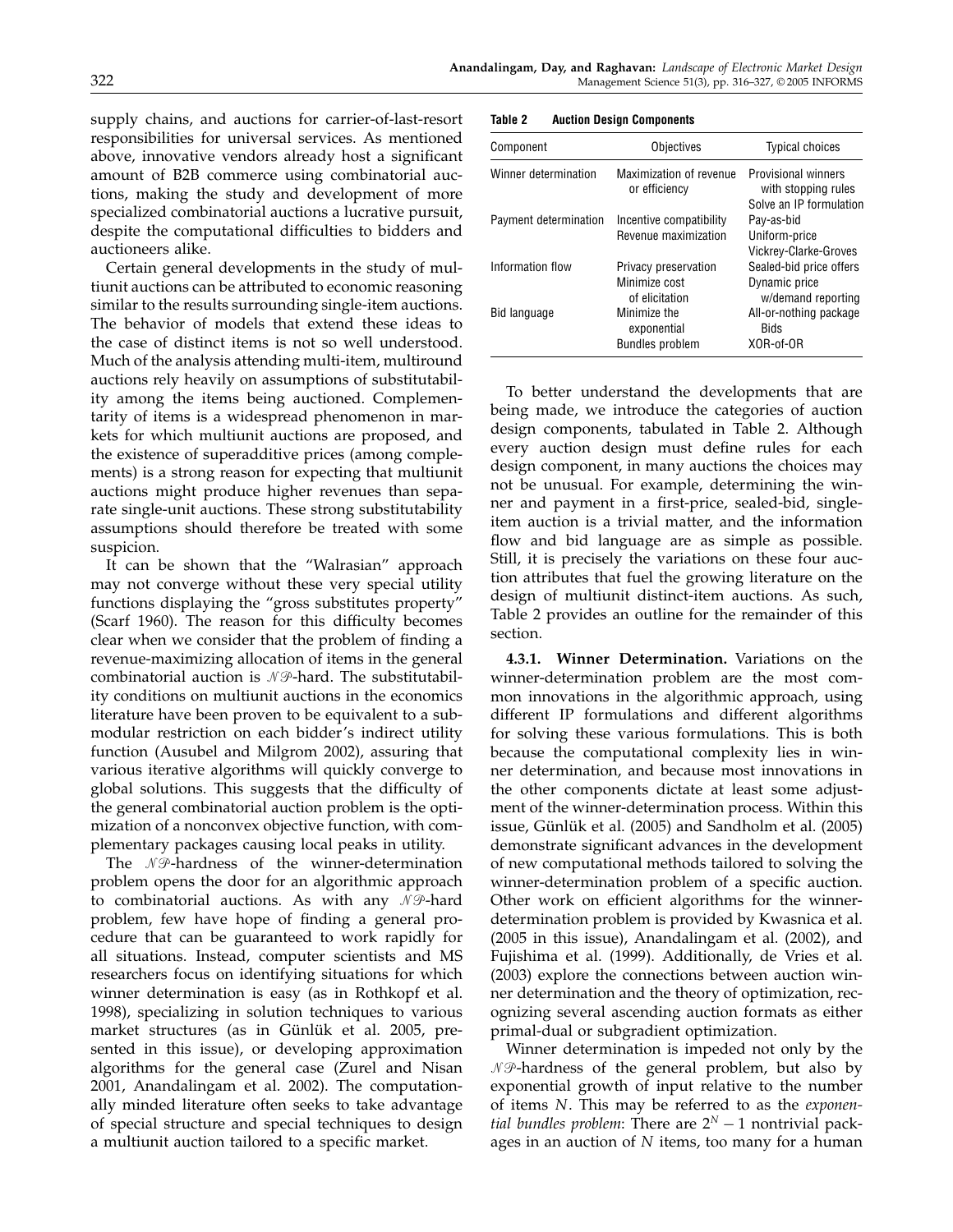to consider explicitly for an auction of more than a few items. Because the general winner-determination problem (see de Vries and Vohra 2003) allows too many subsets to be specified for even a modestly large number of items, some methods suggested in the literature employ an auction in which bids are only accepted on a certain set of permissible packages of items, necessarily much smaller than the set of all subsets of the N items. Rothkopf et al. (1998) provide several such restricted-subset combinatorial auctions for which polynomial-time algorithms exist. Although these methods work well for very specific market structures, there are two problems limiting their applicability.

First, the auctioneer decides in advance which packages may be bid on, which may be restrictive when the bidders are firms competing for raw materials or governmental licenses that can be utilized in different combinations according to varying technologies and market strategies. In this case, a mechanism in which the bidders themselves choose the packages may be more desirable. Secondly, if a bidder does not submit a bid on a particular package, how much should she pay for that package if it is awarded to her? If the auction dictates that this package may not be awarded to her, the mechanism may sacrifice efficiency; it considers a package of nonzero value to have zero value and may thus miss an optimal allocation. If instead the mechanism relaxes the single-bundle-per-bidder constraints (i.e., a bidder may receive a bundle together with other bundles at an additive cost), then it negates expression of substitutability among packages. One way to obviate this problem is to express package substitutability through the use of dummy items (Nisan 2000), although this approach has limitations.

A general alternative to the restricted-subset methods is given by the restricted-preference methods, mentioned briefly by de Vries and Vohra (2003). These formats place limitations on what kind of bidding functions may be used, based on assumption or inference on the behavior and preferences of bidders. Rather than reducing the number of bundles that can be bid on in any arbitrary fashion, these methods place limitations on the relationship among the values assigned to various bundles. For example, under most reasonable circumstances it is safe to assume a nondecreasing preference restriction:  $v_i(S \cup \{i\}) \geq v_i(S)$ . In other words, if a bidder is given one more item the value of her bundle does not decrease, and may be forced to bid accordingly. This particular objective function restriction is not strong enough to alleviate much of the computational burden, and the few restrictions explored in the literature that are strong enough to positively affect computations typically do not allow for the expression of complementary

bundles (see de Vries and Vohra 2003). Examples of these preference restrictions (without complementarities) include the gross substitutes property, buyer submodularity, and the agents-are-substitutes condition (see, for example, Kelso and Crawford 1982, Ausubel and Milgrom 2002, Bikhchandani and Ostroy 2002, respectively). A preference restriction allowing for compact representation as well as expression of both substitutabilities and complementarities is described by Day and Raghavan (2004b).

4.3.2. Payment Determination. Unlike winner determination, methods for payment determination vary little over the current frontier of multi-item auction design. This is because of the widespread acceptance of the class of VCG mechanisms for honesty-inducing payment determination (for primary sources, see Clarke 1989, Groves 1973, Vickrey 1961). In this issue, however, Chen et al. (2005) question the subtleties of applying this paradigm, and show that some IP formulations of winner determination can lead to inflated payments when using a VCG mechanism naively. Indeed, despite its theoretical beauty, several authors expose drastic problems with VCG payment mechanisms, explaining their scarcity of implementation (see Ausubel and Milgrom 2002, Rothkopf and Harstad 1995, Rothkopf et al. 1990, Sakurai et al. 2000). Among these problems for VCG mechanisms are the vulnerability to false-name bidding, collusive interference, bid-taker cheating, and failure of the payments to support a core outcome, further questioning the widespread acceptance of the VCG prices.

Given the limitations of the VCG payment mechanism, a few alternative payment mechanisms for combinatorial auctions have been proposed that offer a compromise between the pay-as-bid and VCG extremes. iBundle (Parkes 2001) and the ascending proxy auction (Ausubel and Milgrom 2002), for example, both give an alternative to VCG pricing with methods that achieve "bidder-Pareto-optimal payments" within the "core" under certain convexity conditions. Additionally, Parkes et al. (2001) explore how prices may be achieved that approximate VCG payments as closely as possible, preserving some portion of the incentive compatibility while maintaining budget-balance constraints in a combinatorial double auction. An analogous procedure for one-sided auctions is provided by Day and Raghavan (2004a).

Despite their apparent drawbacks, VCG mechanisms maintain several interesting properties as a means of payment determination and greatly simplify the analysis of computational methods via the wellknown revelation principle (Myerson 1981). Noteworthy is the connection between linear programming dual prices and the calculation of VCG payments (see Bikhchandani and Ostroy 2002). In particular, with the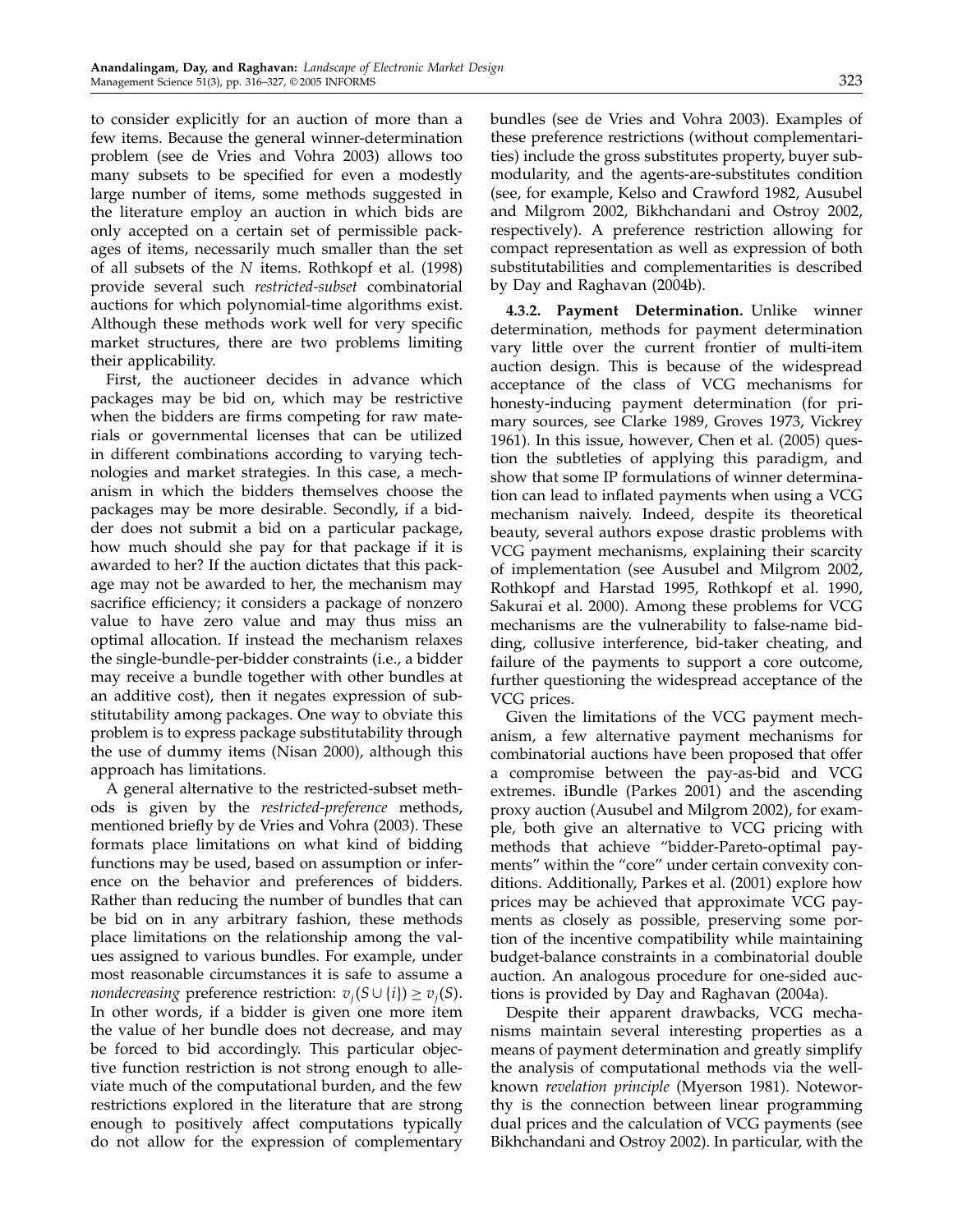"proper formulation," the VCG payments correspond exactly to the dual variables of the LP relaxation of the winner-determination problem.

4.3.3. Information Flow. In addition to their potential role in payment determination, supporting dual prices may also play a part in the information flow structure of some iterative (i.e., multiround) multiunit auctions, serving as feedback to inform bidders how to proceed in the next round (see Günlük et al. 2005). Similar feedback prices are determined in each round by solving optimization problems in the new formats of both Kwasnica et al. (2005) and Kwon et al. (2005), both presented in this issue. Both of these works represent innovative new designs in the information flow of auctions, although they have conflicting ideas of how updated price information should be captured and presented (i.e., the nature of the information flow).

As a general note regarding information flow, there is a central dichotomy among the different approaches to information flow, dividing the set of all auctions into two types. In one type bidders are asked to submit demand functions (or demand correspondences, more generally), either in response to some current price vector or for a larger set of prices. Single-item English auctions are the simplest auctions of this type, where each demand function reported at the current price is simply willingness to buy or not. The second general information-flow type contains auctions in which the submitted information consists of price offers for various bundles. Although the sealed-bid auctions do fall into this category, use of this type of information transmission is also common in dynamic multiunit auction design.

Although the relationship between these two types of submission is readily seen to be inverse (bundles assigned to prices as opposed to prices assigned to bundles), the contexts can be quite different and may not exhibit the same dynamic behavior. A similar interpretation in the language of optimization is that the two approaches are dual. If a primal model's decision variables tell whether a given item is chosen, then certain dual variables may be interpreted as prices for items.

In general, an auction mechanism must direct the flow of information to and from bidders, revealing market information to guide future bidding, and eliciting further bidding information as needed. In a multiunit auction, the auctioneer should recognize the difficulty of formulating bid information (cost of elicitation), requesting just enough information to achieve the desired auction outcome. Other considerations include privacy preservation (mimicking the English auction, which does not reveal the valuation of the winning bidder) and anticollusive design (restricting the release of information that may allow bidders to collude).

4.3.4. Bid Languages. This duality of auction formats draws the first major distinction in the classification of bid languages. In single-item auctions it seems to be the only distinction: Do bidders submit demand at a given price (the language of indirect mechanisms) or a reservation price above which demand is zero (the language of direct mechanisms)? Models of multiunit auctions usually assume a straightforward generalization of one of these two languages, but there are reasons for considering alternative bid languages. Because of the difficulty of expression imposed by the exponential bundles problem, various indirect and direct mechanisms for preference revelation are studied in the multi-item auction literature. Many of these approaches build bid expressions through the use of exclusive package bids or flat bids.

DEFINITION. A *flat bid*  $(S, p)$  is a nonnegative bid  $p$ on a set of items S, with no bid on any other bundles.

The direct language considered in the most general combinatorial auction settings involves bidders submitting a reservation price for every single bundle. In this context there is no ambiguity to allow for an exposure problem, but the exponential bundles will be experienced in full force for bidders using this "exclusive or"  $(XOR)$  of flat bids language, even with only a modest number of items. In general, the problem of bid language design for combinatorial auctions is to mitigate the exponential bundles problem with an expressive system for bid submission. In this context a single bid "sentence" may simultaneously place bids on multiple bundles. Many approaches use flat bids joined by logical connectives, usually OR and XOR. For example, one could bid (\$300 on  $\{A, B\}$ ) XOR (\$400 on  $\{C, D\}$ ), using the XOR to keep from getting both bundles. Nisan (2000) describes the strengths and weaknesses of such languages in detail, while Günlük et al. (2005) elaborate on winner determination for a nested XOR-of-OR language, as proposed by the FCC.

Determining the appropriate communication format (bid language) for a particular auction may be very application specific. In practice, a language that allows market participants to more easily and effectively express their preferences will facilitate better market outcomes, making the study of bid languages a potentially rewarding avenue of future research.

# 5. Equilibria and Behavior in Electronic Markets

Much of the multiple-item auction literature focuses on the computational issues of winner/payment determination, mechanism design, and information flow, as outlined above. This is most likely due to the influx of CS and MS scholars since the interest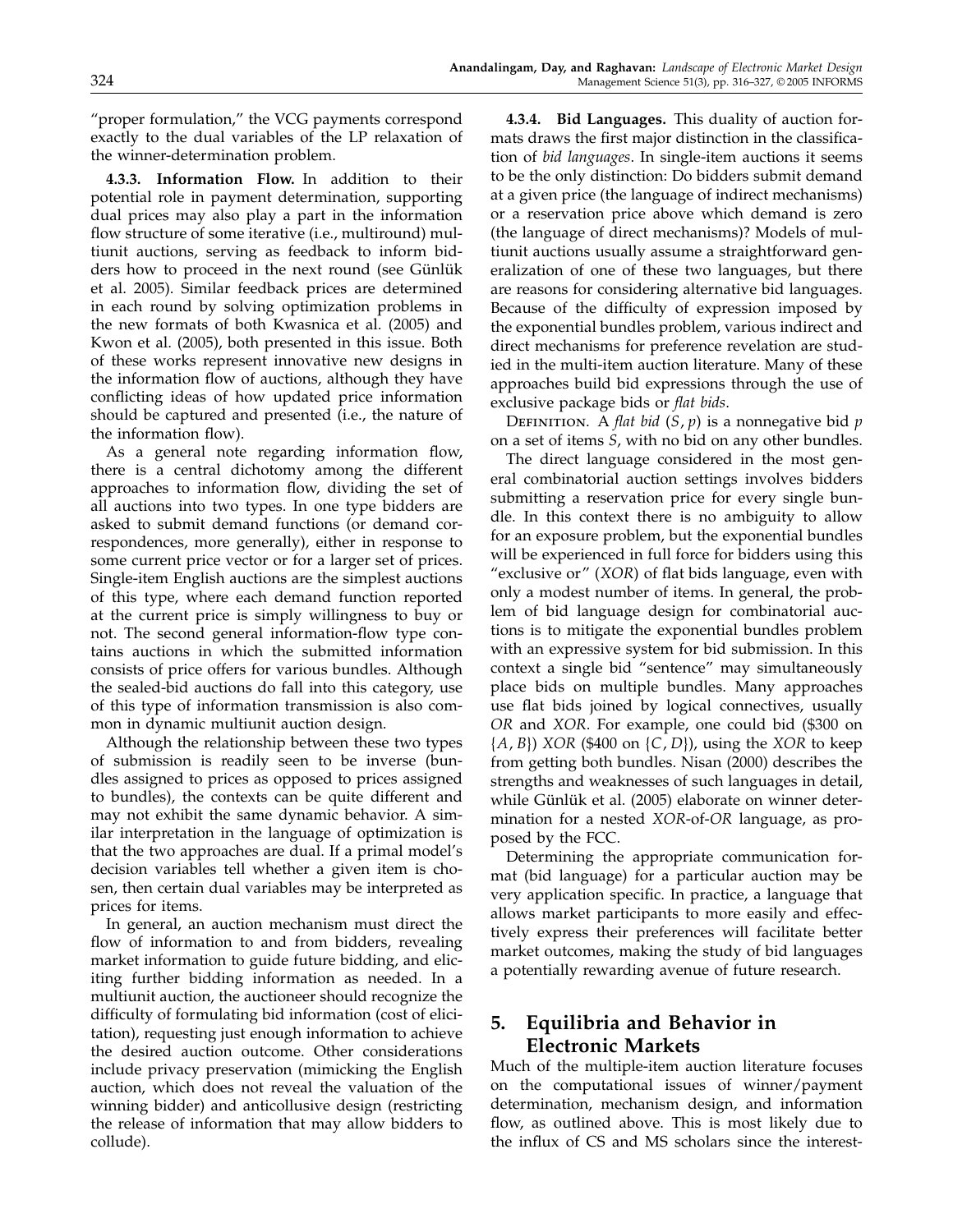ing computational problems became widely known in the early 1990s. Still, the roots of auction theory are well entrenched in the economic field of game theory. Auctions are games of incomplete information, and theoretical studies explain what competitive behavior may be expected in equilibrium.

As noted above, there is no general consensus on how to confront the computational difficulties presented by multiple-item auctions, and it seems that several auction formats will prove useful for implementation in the varying landscape of applications. It should come as no surprise that game theory has had only a limited ability to accurately describe the behavior of the multitude of formats, because each auction presents a unique game for analysis, each presenting a complex equilibrium problem.

One auction that has received special attention is the SAA, due in part to its use in FCC spectrum auctions. In this issue, Engelbrecht-Wiggans and Kahn (2005) investigate the equilibrium properties of this auction, providing a model that explains the observed existence of low-revenue outcomes. Their results concern the need for eligibility rules and careful reserve pricing in order to reduce bidders' ability and incentive to collude. They describe equilibrium behavior in which the small number of bidders are able to anticipate the auction outcome and decide not to compete. In this way they are able to "divide up the pie" without driving up the prices on one another.

Another set of detailed data illustrating collusive bidding in the SAA is given by Cramton and Schwartz (2000). Their analysis focuses on signaling among competitors as a form of tactical collusion to achieve lower payments at the termination of the auction. While competing in simultaneous auctions, bidders are seen to play punishments strategies: Bidder 1 submits a high bid on item  $A$  (which she is not interested in) in order to drive up the price for Bidder 2, the likely winner of A, as punishment for submitting a competitive bid on item B, which Bidder 1 will likely win. To be sure that Bidder 2 gets the message, Bidder 1 abuses the precision of expression afforded to the bidders, encoding her initials or an indication of the market for item  $B$  in the smaller digits of the punishment bid. A bidder employing this strategy may find it advantageous to "name-tag" all her bids with a code in the smallest digits, so that other bidders can identify her and "stay off her turf." Newer rules that protect against this from of signaling have since been implemented in the FCC context, but a bidder's ability to signal her preferences to others in order to achieve a more desirable outcome remains a general concern in multiround auction design.

Although a convincing argument is made for the use of anticollusive measures in multiple-item auctions in general, these principles have scarcely been applied to the combinatorial auctions setting. It seems reasonable to expect that much of the intuition from the simultaneous ascending auction does carry over into the realm of package bidding: Using information revealed over the course of the auction, bidders may anticipate the final allocation and curtail competition to achieve the outcome at low prices.

Can collusion disrupt the outcome in other (nonauction) electronic market venues? The work presented here by Campbell et al. (2005) demonstrates that the proposed consumer benefits of electronic markets (specifically, reduced or negligible search costs) may be nullified by an increased opportunity for collusion among eMarket vendors. Their analysis emphasizes the disparity between static (one-shot) and dynamic (infinite time horizon) models of equilibrium behavior in eMarkets, showing in the latter case that competitors can enforce a collusive equilibrium with punishment strategies for those who deviate from the agreed upon high prices, typical of collusion models. Interestingly, this model shows that the firms can maintain these high prices through coordination, even in an environment of highly imperfect monitoring. Because typical B2C eMarkets allow companies to monitor a competitor's prices as costlessly as they are monitored by consumers, we should expect the collusive opportunities to increase from the imperfect monitoring case, as search costs decline in the presence of "e-hubs" and automated Internet search agents. Freely available price information allows firms to enforce the coordinated (collusive) equilibrium prices more easily. The result is that the reduction in rents charged by firms in the face of high search costs are offset by a shift towards a more perfect form of price collusion. This research suggests the need for a new line of antitrust policies (both detection and enforcement) specifically geared to the eMarkets environment.

Similar effects of search costs in eMarkets are provided here by Terwiesch et al. (2005), who explore the behavior of buyers and sellers in Name-Your-Own-Price (NYOP) Internet venues. Although exact equilibria in the NYOP setting are not derived, their model introduces fundamental new understanding of the "bargaining" approach to electronic commerce. Specifically, a model is provided under which NYOP retailers may expect higher profits than in a fixedprice setting, and the optimal-price threshold problem of the retailer is solved exactly. Similarly, the "consumer haggling problem" is modeled, providing the optimal strategy for a consumer based on her valuation and cost of search.

Lest the reader believe that search costs provide the only differentiating feature of eMarkets relative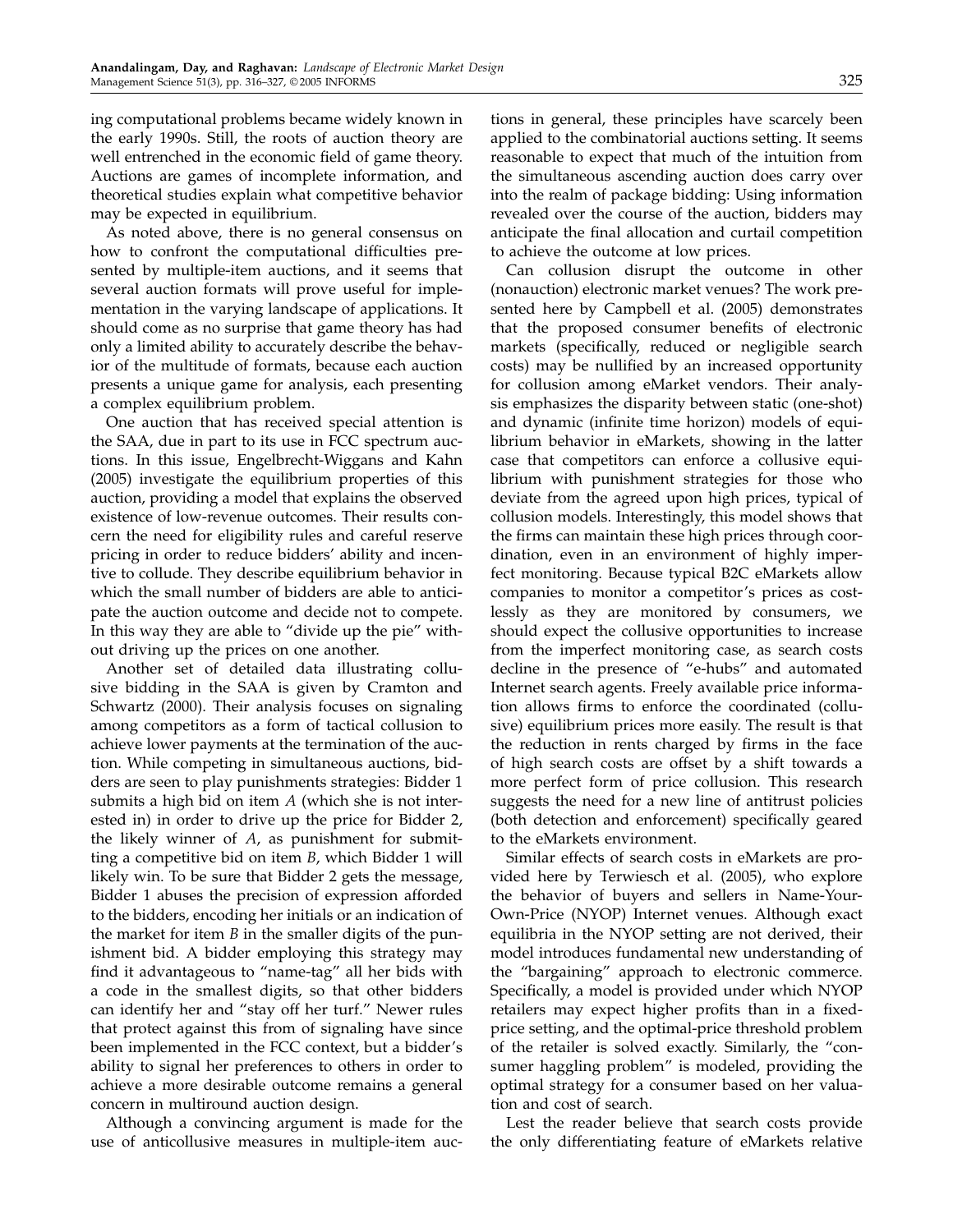to traditional (nonelectronic) channels of commerce, Viswanathan (2005) investigates (in this issue) the effects of channel flexibility, network externalities, and switching costs in a multichannel model of commerce (i.e., one including traditional, electronic, and hybrid firms). For example, the ability of firms to offer a variety of products with a variety of features over the Internet (channel flexibility) may reduce firms' ability to differentiate themselves over this channel, thus increasing competition and reducing profits for such firms. Viswanathan's model shows an interesting effect that hybrid firms may dampen this effect at equilibrium, reducing competition in the flexible channel (the electronic market) while increasing competition in the less flexible channel (the traditional market).

## 6. Conclusions

Economists tend to provide models with attractive equilibrium properties and recognizable strategic behaviors, often maintaining limiting assumptions to take the edge off of the computational difficulties. Computationally minded researchers, on the other hand, assume very simple player strategies to assure nice equilibrium behavior, allowing them to focus on the complex bidding and decision-making environments. As such, we assert that the continued progress of eMarket design depends heavily on a unprecedented multidisciplinary collaboration, the inauguration of a new field of research with roots in economics, CS, and MS. We hope that within this special issue you find the seeds for such a collaborative effort, and a common language emerging where once there were several.

Within this issue you will find research on the cutting edge of eMarkets design and analysis. The majority of the material is focused on the study of auctions, reflecting its central standing in the papers submitted for this volume. We hope to have provided the reader with a concise guide to the literature in this evergrowing field of interdisciplinary research. In addition to the auction focused articles contained here, several of the articles provide fresh insight into the unique economics of electronic commerce, its peculiar dynamics, and the opportunities (and dangers) presented by state-of-the-art market mechanisms. We expect that each of these offerings will motivate future research and, perhaps more importantly, educate and influence the public on how business is done electronically.

#### Acknowledgments

The authors gratefully acknowledge the support of the National Science Foundation, award number DMI-0205489.

#### References

- Anandalingam, G., R. Kwon, L. Ungar. 2002. An efficient approximation algorithm for combinatorial auctions. Working paper, Systems Engineering, University of Pennsylvania, Philadelphia, PA.
- Ausubel, L., P. Cramton. 2002. Demand reduction and inefficiency in multi-unit auctions. Working paper, University of Maryland, College Park, MD.
- Ausubel, L., P. Milgrom. 2002. Ascending auctions with package bidding. Frontiers Theoret. Econom. 1(1), http://www.bepress. com/bejtefrontiers/vol1/iss1/art1.
- Ausubel, L., P. Cramton, P. Milgrom. 2005. The clock-proxy auction: A practical combinatorial auction design. P. Cramton, Y. Shoham, R. Steinberg, eds. Combinatorial Auctions, Chapter 5. MIT Press, Cambridge, MA, Forthcoming.
- Ball, M., G. Donohue, K. Hoffman. 2005. Auctions for the safe, efficient and equitable allocation of national airspace systems resources. P. Cramton, Y. Shoham, R. Steinberg, eds. Combinatorial Auctions, Chapter 22. MIT Press, Cambridge, MA, Forthcoming.
- Banks, J., J. Ledyard, D. Porter. 1989. Allocating uncertain and unresponsive resources: An experimental approach. RAND J. Econom. 20(1) 1–25.
- Bikhchandani, S., J. Ostroy. 2002. Ascending price Vickrey auctions. Games Econom. Behavior, http://dx.doi.org/10.1016/50899-8256 (03)00141-6.
- Campbell, C., G. Ray, W. Muhanna. 2005. Search and collusion in electronic markets. Management Sci. 51(3) 497–507.
- Carare, O., M. Rothkopf. 2005. Slow Dutch auctions. Management Sci. 51(3) 365–373.
- Chen, R., G. Janakiraman, R. Roundy, R. Q. Zhang. 2005. Efficient auction mechanisms for supply chain procurement. Management Sci. 51(3) 467–482.
- Clarke, E. 1989. Multipart pricing of public goods. Public Choice 8 19–33.
- Cramton, P. 2003. Electricity market design: The good, the bad, and the ugly. Proc. 36th Hawaii Internat. Conf. System Sci., IEEE Press, Piscataway, NJ.
- Cramton, P., J. Schwartz. 2000. Collusive bidding: Lessons from the fcc spectrum auctions. J. Regulatory Econom. 17 229–252.
- Day, R., S. Raghavan. 2004a. Generation and selection of core outcomes in sealed-bid combinatorial auctions. Working paper, University of Connecticut, Storrs, CT.
- Day, R., S. Raghavan. 2004b. Matrix bidding in combinatorial auctions. Working paper, University of Connecticut, Storrs, CT.
- Deltas, G., R. Engelbrecht-Wiggans. 2005. Naive bidding. Management Sci. 51(3) 328–338.
- de Vries, S., R. Vohra. 2003. Combinatorial auctions: A survey. INFORMS J. Comput. 15(3) 284–309.
- de Vries, S., J. Schummer, R. Vohra. 2003. On ascending Vickrey auctions for heterogeneous objects. Working paper, Northwestern University, Evanston, IL.
- Ding, M., J. Eliashberg, J. Huber, R. Saini. 2005. Emotional bidders— An analytical and experimental examination of consumers' behavior in priceline-like reverse auctions. Management Sci. 51(3) 352–364.
- DotEcon-Ltd. 2001. Auctioning airport slots: A report for HM treasury, and the department of the environment, transport and the regions. Technical report, www.dotecon.com.
- Elmaghraby, W., P. Keskinocak. 2003. Combinatorial auctions in procurement. C. Billington, T. Harrison, H. Lee, J. Neale, eds. The Practice of Supply Chain Management. Kluwer Academic Publishers, Norwell, MA.
- Engelbrecht-Wiggans, R., C. Kahn. 2005. Low-revenue equilibria in simultaneous ascending-bid auctions. Management Sci. 51(3) 508–518.